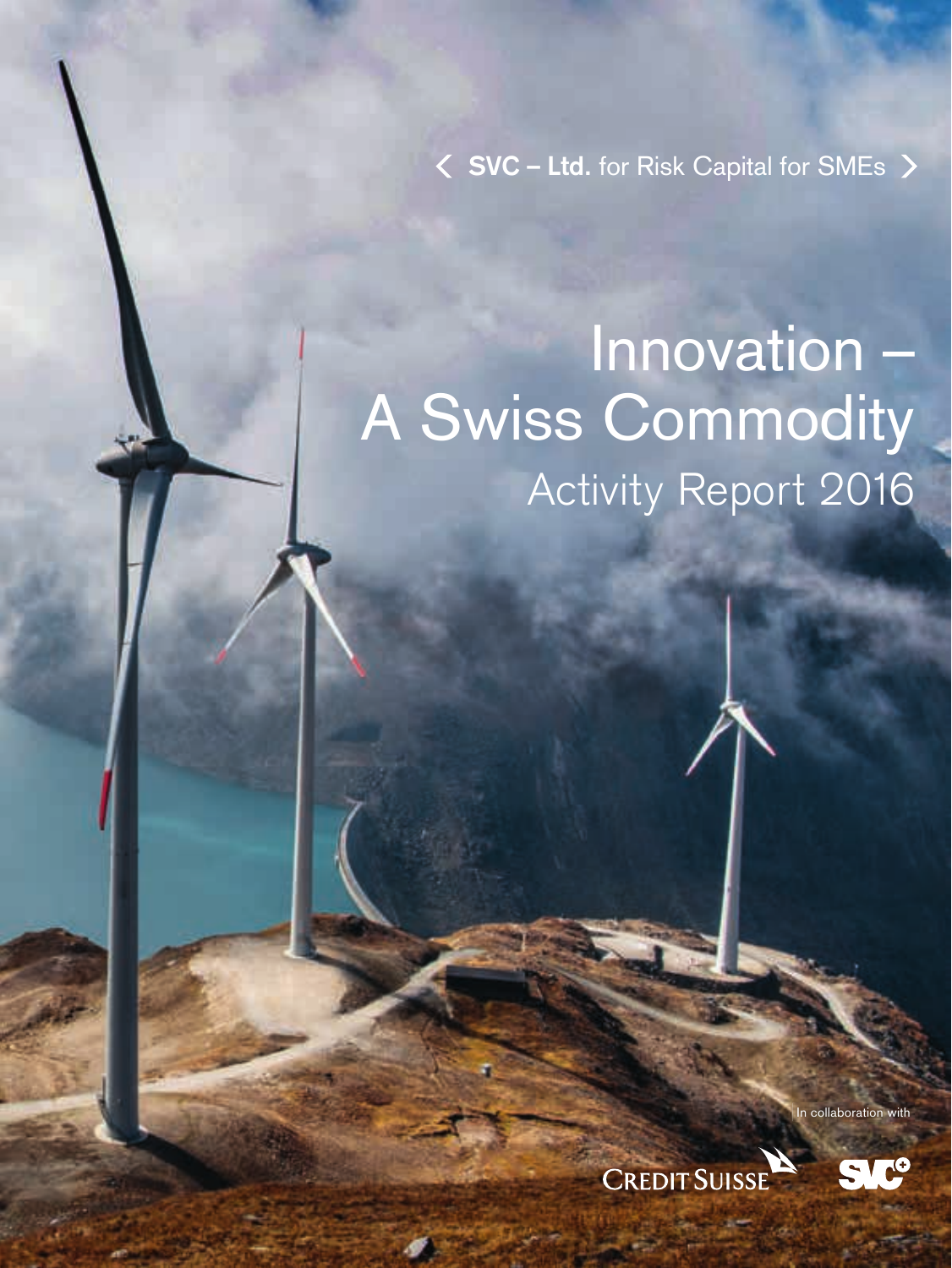## **CONTENTS**

#### **Innovation – A Swiss Commodity**

- **03 Editorial** Innovation is our lifeblood
- **04 Review** Successful and inventive
- **05 Outlook** The quiet champions
- **06 SwissWinds** Pioneers in riding the wind
- **08 Gammed SA "Les Toises"** Rethinking psychiatry
- **10 Success Stories** Fluid time, micro-precision, and beautiful scars

#### **SVC – Ltd. for Risk Capital for SMEs**

- **14 Our Activities** What we do
- **15 Company and Partners** Who we are
- **16 Overview of Investments** Our investments
- **18 Investing** How we invest
- **19 Applying for Risk Capital** Your application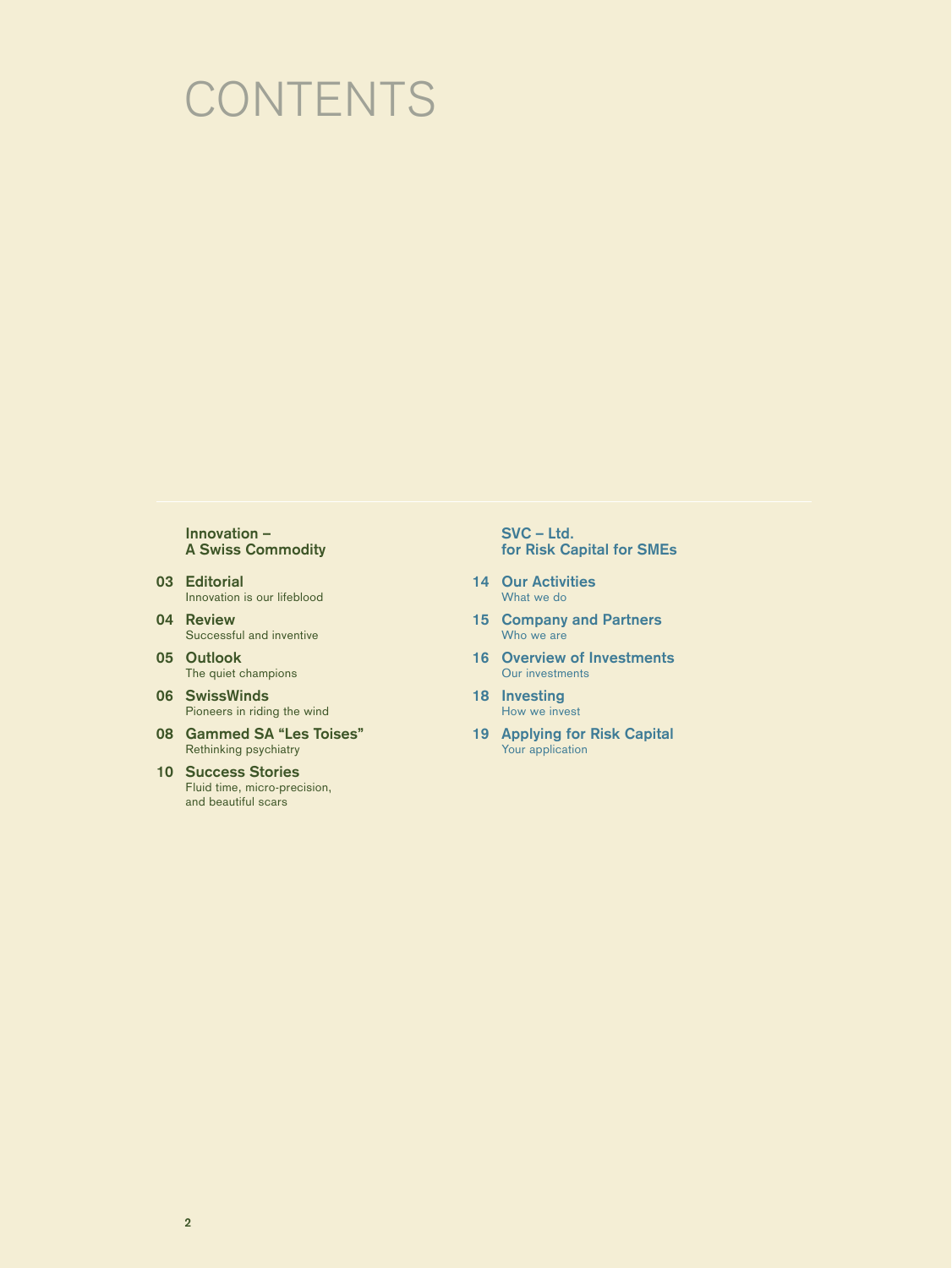## INNOVATION IS OUR LIFEBLOOD



Photo: Rainer Wolfsberger

Switzerland was able to assert its position as a world champion in invention and development in the past year. In 2016, our country is once again at the top (or very close to it) in many of the global innovation rankings. For Switzerland, a country with no natural resources, innovation is essential for survival: We can only maintain our high standard of living by constantly developing and commercializing new, high-quality technologies, products, and services. Innovation is our lifeblood – which is why this activity report too is devoted to this topic. The Swiss innovation landscape is a great mosaic of top universities, major corporations with the world's biggest R&D budgets, agile SMEs that are global leaders in their niche, and a lively start-up scene. I am pleased that, over the last six years, SVC – Ltd. for Risk Capital for SMEs has become a key linchpin in this field. Credit Suisse founded this venture capital company in 2010 with the goal of strengthening Switzerland as a business center. What do we have to show for ourselves after six years? SVC – Ltd. for Risk Capital for SMEs has invested 90 million Swiss francs in 39 companies and, in 16 cases, has already been able to sell the holding for a profit or generate return flows, enabling us to be self-supporting.

Something that makes me even happier than these figures is the fact that the 39 companies have almost 2,000 employees. These jobs were newly created or maintained thanks to SVC Ltd. In this activity report, you will find news about the companies we support, a review of the past year, and an outlook for the coming year, as well as the most important indicators for SVC Ltd.

I am pleased to inform you about a number of personnel changes. Since the fall of 2015, Frank Naumann has been CEO of SVC – Ltd. for Risk Capital for SMEs and Johannes Suter has managed the SVC Ltd. portfolio, and I will take over as Chairman of the Board of Directors of SVC – Ltd. for Risk Capital for SMEs in 2017. I am extremely pleased that all these changes have proceeded smoothly, that business continues to run as before, and that we can continue to successfully support SMEs in Switzerland.

**Didier Denat, Chairman of the Board of Directors of SVC – Ltd. for Risk Capital for SMEs**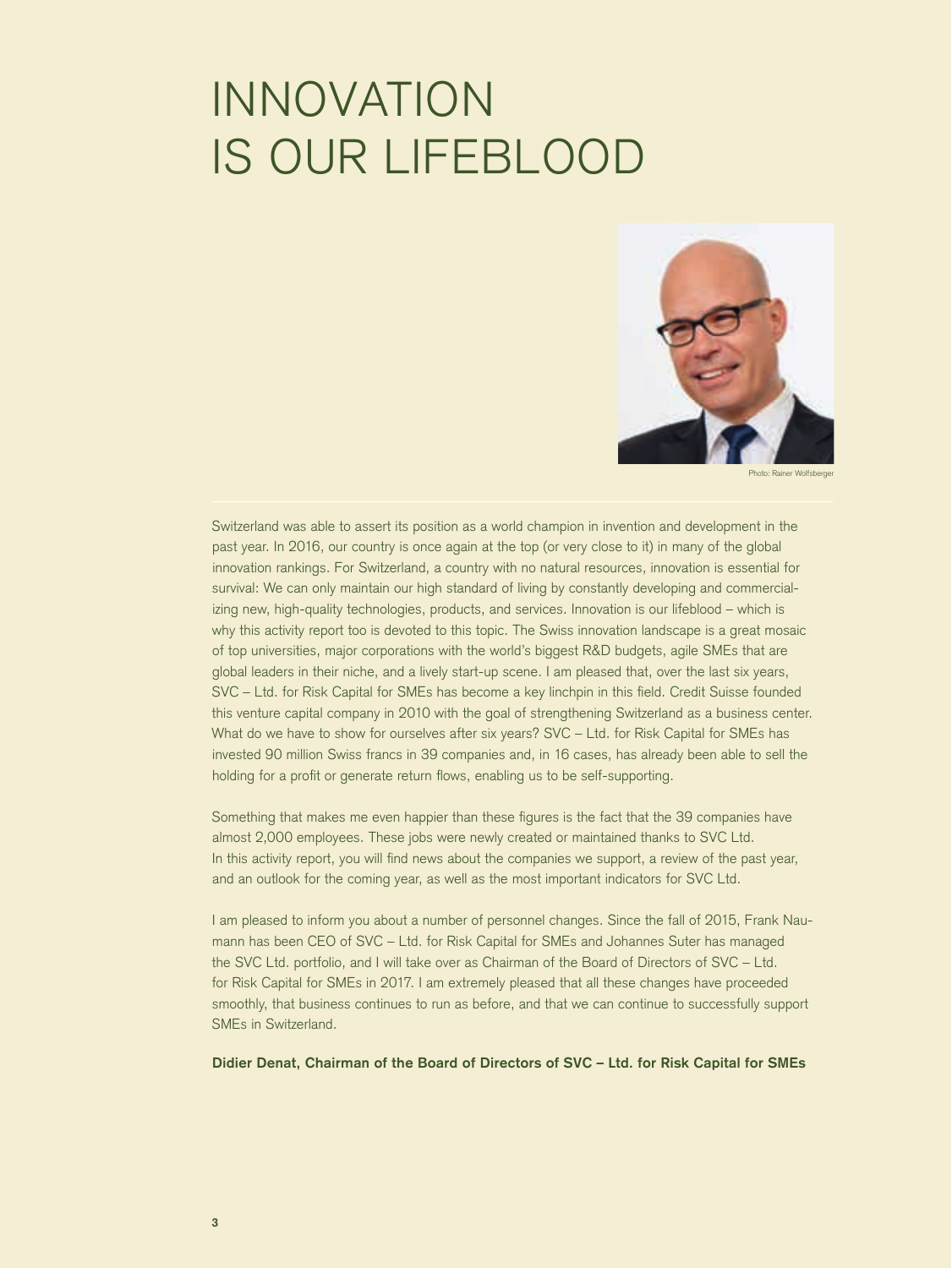## SUCCESSFUL AND INVENTIVE

Simpler robots, nicer scars, fluidic watches: The portfolio companies of SVC – Ltd. for Risk Capital for SMEs (SVC Ltd.) turn genius inventions into marketable technologies. 2016 was a good year for SVC Ltd.

Swiss exports have become more expensive in recent years due to a strong Swiss franc, and it has become more difficult to employ highly skilled foreign workers here. Nevertheless, the economy grew in 2016 and even exports were on the rise. How is that possible? There is only one answer: To optimize income and expenditures, companies rely on... innovation.

#### **"CONTINUED HIGH LEVEL"**

SVC Ltd. can look back on a successful year. "Last year – with SwissWinds, Gammed ("Les Toises"), and ScanTrust – we entered into three new investments, arranged follow-up financing for five existing portfolio companies, and completed five exits or partial repayments," says Frank Naumann. The CEO of SVC Ltd. assumed operational management of SVC Ltd. in the fall of 2015. "I am impressed that SVC Ltd. is in such good shape and I am happy that we and Helvetica Capital AG have been able to proceed at this high level," says Frank Naumann, who is in charge of Divisional Collaboration Support at Credit Suisse. He also emphasizes that the SVC Ltd. portfolio companies hold more than 300 patents and "make a key contribution to Switzerland as a hub for innovation."

Johannes Suter, who is the CEO of Helvetica Capital and helps manage the SVC Ltd. portfolio, also considers 2016 to have been a good year. He lists some highlights of the companies SVC Ltd. assists: "The handover to the next generation at ASIC Robotics AG went well. This specialist company for mechanical engineering and automation continues to win bid after bid. Thanks to its innovative solutions and clever technologies, it creates real added value for customers. It's how the company can afford to be in Switzerland, which is an expensive location." Another investment that Suter considers very promising is Stratpharma AG. "This dermatological company from Basel specializes in scar prevention and treatment, and its enterprise value has quadrupled. We first got involved in 2011 when revenues were in the low six figures. Now they are in the double-digit millions."

Suter mentions one other company. "HYT is a highly innovative watchmaker. It created the world's first hydromechanical watch that displays the hours with a colored liquid. When we discovered HYT, it was in its infancy; today it sells watches around the world." (More about the SVC Ltd. portfolio companies can be found on pages 6 to 11).



**Number of active portfolio companies** 



**Total sum invested** 



AS OF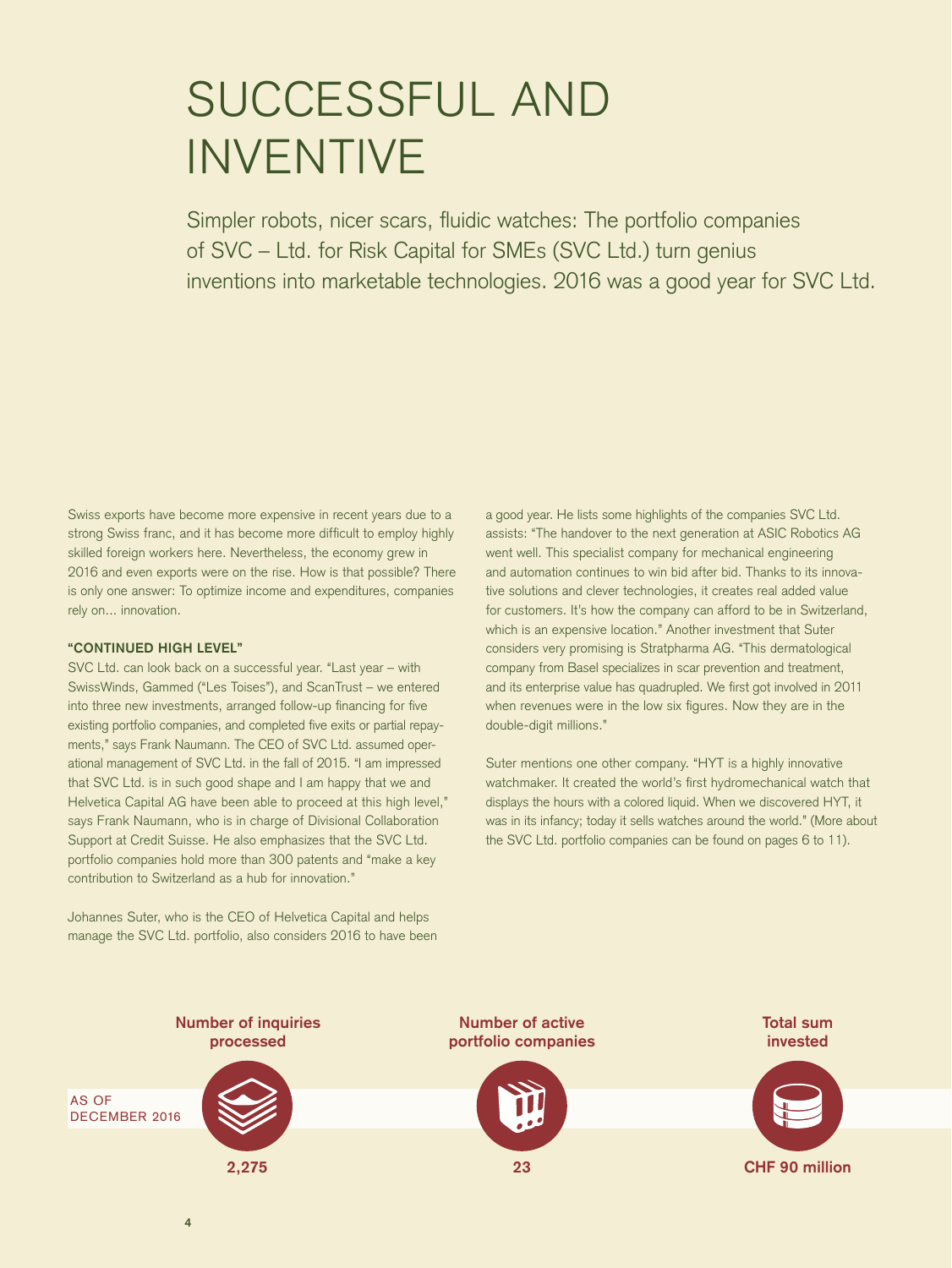## THE QUIET CHAMPIONS

Every week, SVC Ltd. receives up to ten financing inquiries. It's not looking for the next Facebook. SVC Ltd. wants robust SMEs. Returns from the existing portfolio continually free up capital for new investments, so there are funds available for 2017.

SVC Ltd. is facing another crucial year. Since Credit Suisse, which founded the risk capital company for SMEs, is more heavily emphasizing its role as the "Bank for Entrepreneurs" in its home market Switzerland, the bank's involvement with SVC Ltd. is becoming more important too. The main goal of SVC Ltd. is to create jobs or secure existing ones. Today, approximately 1,945 people work in current or former SVC Ltd. portfolio companies. "I am very pleased with this number," says CEO Frank Naumann.

The typical SVC Ltd. investment is less than five million Swiss francs. The Swiss Entrepreneur Investors Platform was founded in 2015. It brings seasoned entrepreneurs and business owners with an interest in private equity investments together with companies that need a larger amount of capital. Credit Suisse is also involved, giving select clients access to this platform.

#### **UPCOMING EXITS**

As of the end of 2016, SVC Ltd. had invested more than CHF 90 million in risk capital; thanks to the returns that were generated, there is still approximately CHF 30 million to invest. "Some of our investments have developed extremely well," says Frank Naumann, "and we will soon be seeing some exits, meaning repayment of investments." The CEO looks forward to exits from portfolio companies, because not only does this cover SVC Ltd.'s overhead but it also frees up funds for future investments. "We have plenty of inquiries. Each week we receive five to ten investment proposals," says Naumann.

To date, SVC Ltd. has looked at 2,275 companies in six years. So what kind of SME is it ultimately looking for? "Many venture capitalists want to discover the next Facebook and run after every trend in the business world: First it was biotech, then it was Industry 4.0, then artificial intelligence, and somewhere in there was the Internet of Things," explains Johannes Suter, who helps oversee the SVC Ltd. portfolio. He adds: "We, on the other hand, mostly support the other types of companies: the hard workers, the quiet champions, the respectable good guys. They are the ones who should benefit from SVC Ltd.'s innovative business model."

**For the full interview with Frank Naumann, CEO of SVC Ltd.,**  and Johannes Suter, who was the first CEO of SVC Ltd. **and shares responsibility for the company's portfolio, please go to svc-risikokapital.ch**

**Capital returned since 2010**



**Number of employees in portfolio companies** 



**Number of patents of portfolio companies** 

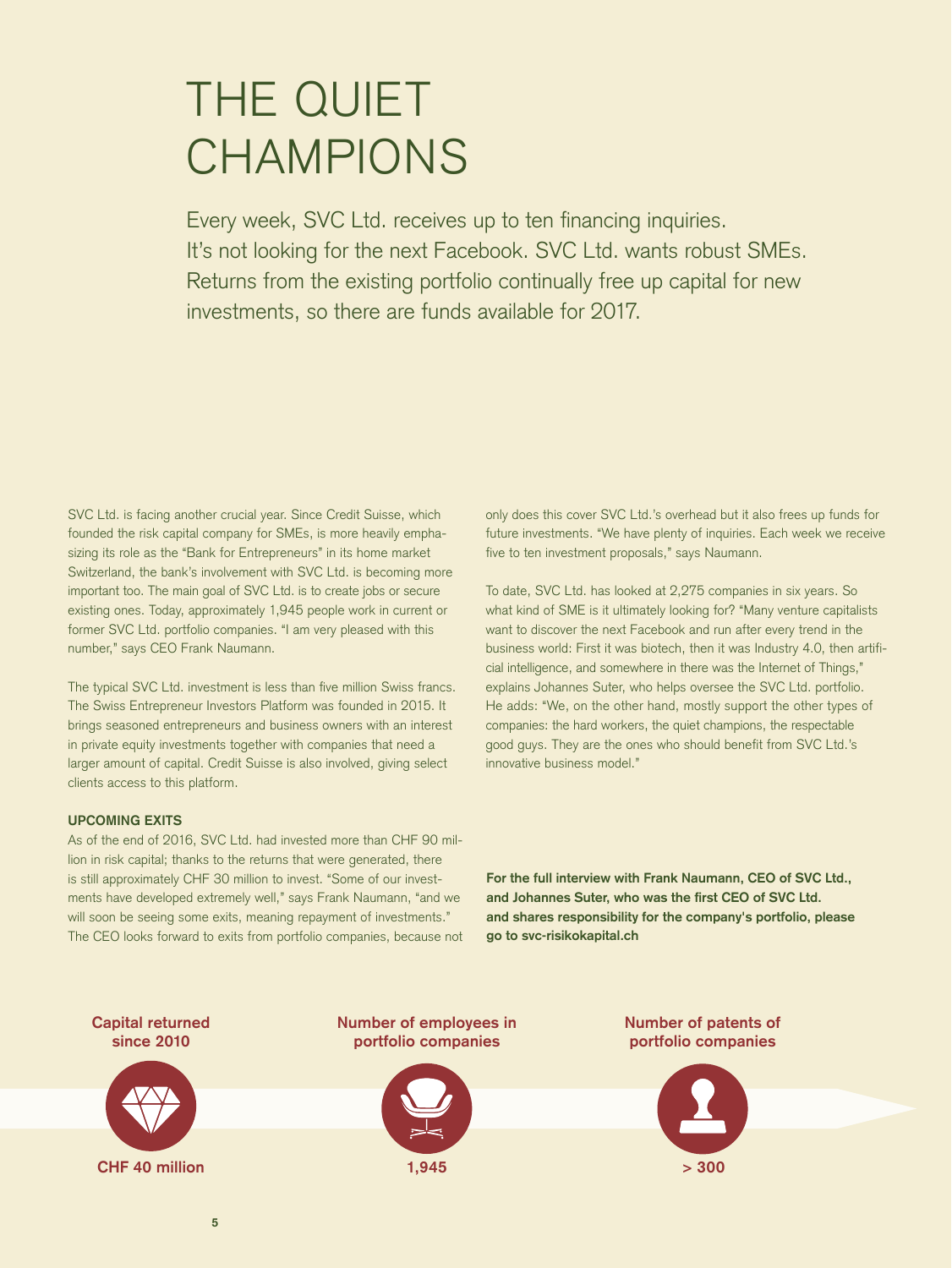### SWISSWINDS PIONEERS IN RIDING THE WIND

Europe's highest wind farm was recently completed on the summit of Mt. Gries in Valais at an elevation of 2,500 meters above sea level. Can such heavy loads be carried to the top of a mountain? Only a few years ago, people said it was impossible, but SwissWinds did not let that discourage them.

Martin Senn, the founder and entrepreneur behind SwissWinds, looks up at the rotating blades and says, "Several times, we almost had to go back to the drawing board. Just prior to construction of the first pilot generator in 2011, our chosen supplier pulled out because they doubted our ability to transport the generator up the mountain." A new producer was found in record time, and building started two months later at an altitude of 2,500 meters above sea level.

In the lead-up, they had several hectic weeks of meticulous planning. "You can't suddenly stop in the middle of the road with a truck carrying a 35-meter-long rotor blade and say, 'I'll never make it around this hairpin curve,'" says Senn dryly. A special vehicle that could transport the rotor blades up the mountain did not exist – so SwissWinds had one built. Tunnels had to be blocked off, and village streets had to be measured. In some cases, only a few centimeters decided whether the convoy totaling 11 trucks could get through at all.

The company also had to deal with some financial bottlenecks. "SVC Ltd. jumped in at the right moment, helping us with a loan when the project was at risk of falling apart. We are extremely thankful that SVC Ltd. believed in us," says Martin Senn today. SwissWinds Development GmbH was founded in 2008 as a start-up company at the Swiss Research Institute for Small Business and Entrepreneurship at the University of St. Gallen. The ten-man company specializes in wind generators in Alpine regions. Their goal is to turn rural areas that depend on subsidies into self-sufficient, energyproducing regions. SwissWinds made a strategic decision in choosing where to set up shop: a location where the mountains are steep and the winds blow briskly – near Sion, in Valais.

#### **LOCATION AND COMMUNICATION ARE THE KEY**

A project begins long before the logistics of execution. Choosing appropriate locations and gaining acceptance among the population are the keys to success. Martin Senn has a clear strategy for this: "We talk to residents and go through the entire democratic process. The people can only be won over if the location makes sense. We would never plan a project in an unspoiled landscape. We look for suitable locations that already offer the necessary infrastructure," he says.

Griessee has been used to produce hydroelectric power for decades now, and the transmission towers that conduct the electricity to the valley have already been built. It remains unclear how much power the new wind farm will provide. That is because the three new wind generators added since the pilot turbine was built each have rotor blades 45 meters long, providing a much larger surface area than the pilot generator. SwissWinds expects to generate approximately ten gigawatt hours of electricity per year, which can supply 2,850 homes with electricity. Martin Senn looks up again at the four turbines, which blend amazingly well into the barren landscape, and says, "The federal government's Energy Strategy 2050 is the foundation for projects like this. We have built something for the future here."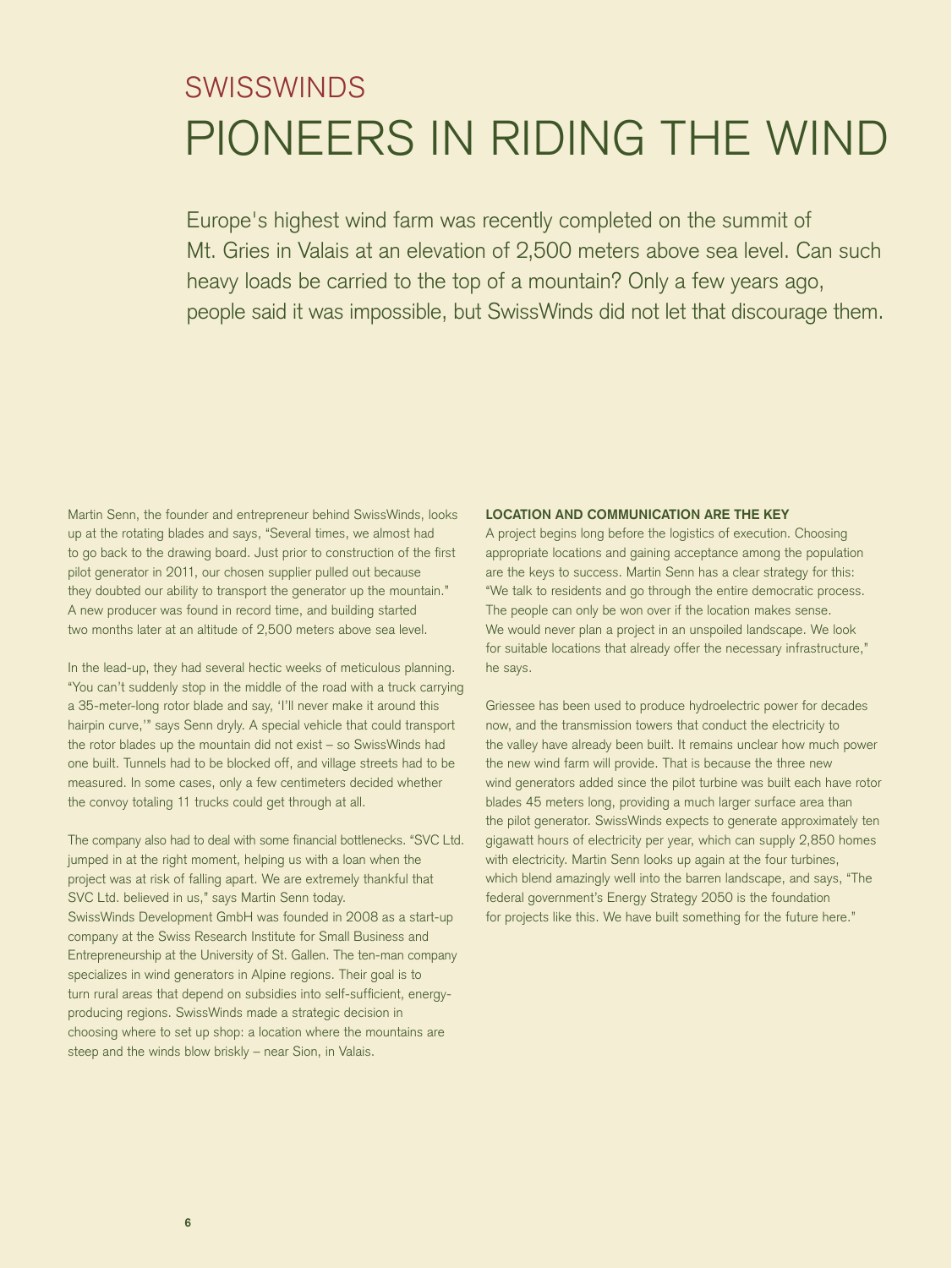"WE WOULD NEVER PLAN A PROJECT IN AN UNSPOILED LANDSCAPE!" Martin Senn

**7**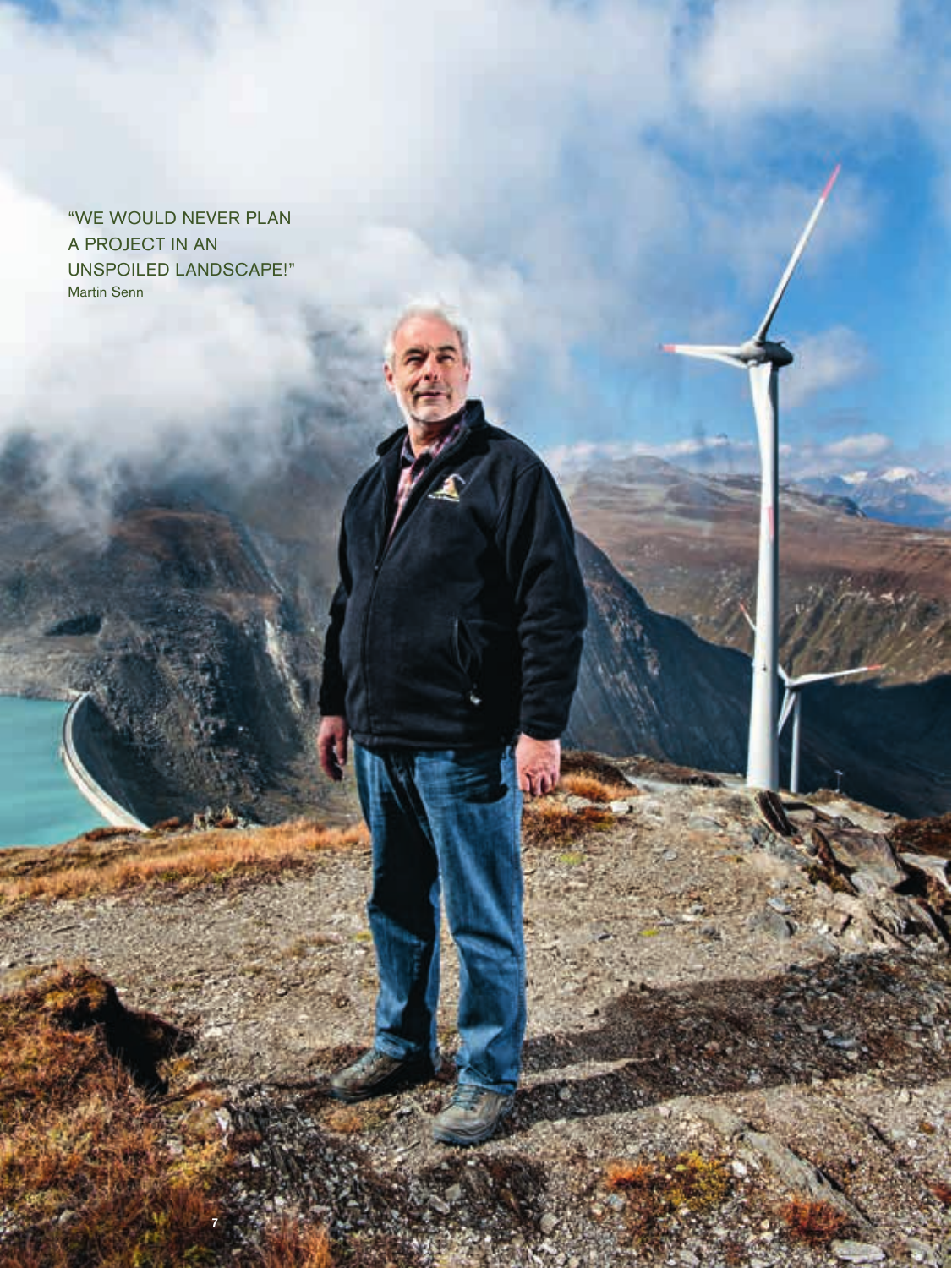## GAMMED SA, "LES TOISES" RETHINKING PSYCHIATRY

How can you revamp a centuries-old profession? Psychiatrist Franziska Gamma is taking the Les Toises center in new directions of patient care, while also making it more efficient than traditional institutions. How does she do it?

"Our success essentially rests on three pillars: satisfied patients, motivated employees, and efficient administration," says Franziska Gamma, psychiatrist, founder, and director of Les Toises. What at first glance might appear to be interchangeable is the summary of an extremely innovative concept. Franziska Gamma explains: "Individuals who are mentally ill and call a clinic have already taken a big step. But, if that person cannot get an appointment until two months later, as is the case with most institutions, it interrupts the constructive process that has begun."

That's why patients at Les Toises receive appointments with a specialist who best understands their problem or condition in only a few days. If necessary, the specialist consults other experts who also work at Les Toises.

#### **SOPHISTICATED IT**

At the beginning of every treatment, patients are issued a badge with which they report to the reception desk upon arrival at the building. Patients can also use their badges to sign in anonymously using a badge scanner, where they find which waiting room to wait in. Their therapists then automatically receive an SMS notifying them that the client has arrived.

"On the one hand, the badges are a visible symbol of the distinctions we make in dealing with our patients. On the other, they are a reflection of our efficient, streamlined, and high-tech administration that operates behind the scenes," Franziska Gamma says. Les Toises has a creative IT staff, which is continuously improving administrative processes and making them more efficient. That keeps the number of

administrative staff very low compared to the number of therapists, who are relieved from doing paperwork. "Our physicians and psychologists should be able to focus on their patients as much as possible," says Franziska Gamma. Smiling, she adds: "That explains not only our satisfied patients and streamlined administration, but also our third pillar — motivated employees. Therapists find it pleasant to work here because they don't have to spend a lot of time doing administrative work. On top of that, they have ample opportunities to exchange information with colleagues. And that has a positive effect on their work with clients."

In 2009, Franziska Gamma founded the Les Toises mental health care center in Lausanne with seven employees. Today, they have a staff of 120. Another branch was opened in Yverdon in September 2016. There are plans to open additional centers in Sion, Biel, and Fribourg. Franziska Gamma can imagine opening branches in Germanspeaking Switzerland as well. "We also owe our ability to continue growing in new locations to SVC Ltd. They support us in making these costly investments," the director explains.

Despite its high level of innovation, Les Toises is not a luxury institution for the wealthy; it is open to people with general, as well as private, insurance. "That demands creativity at every level," says Franziska Gamma. "While every patient who comes to us receives customized treatment, we never lose sight of our profitability."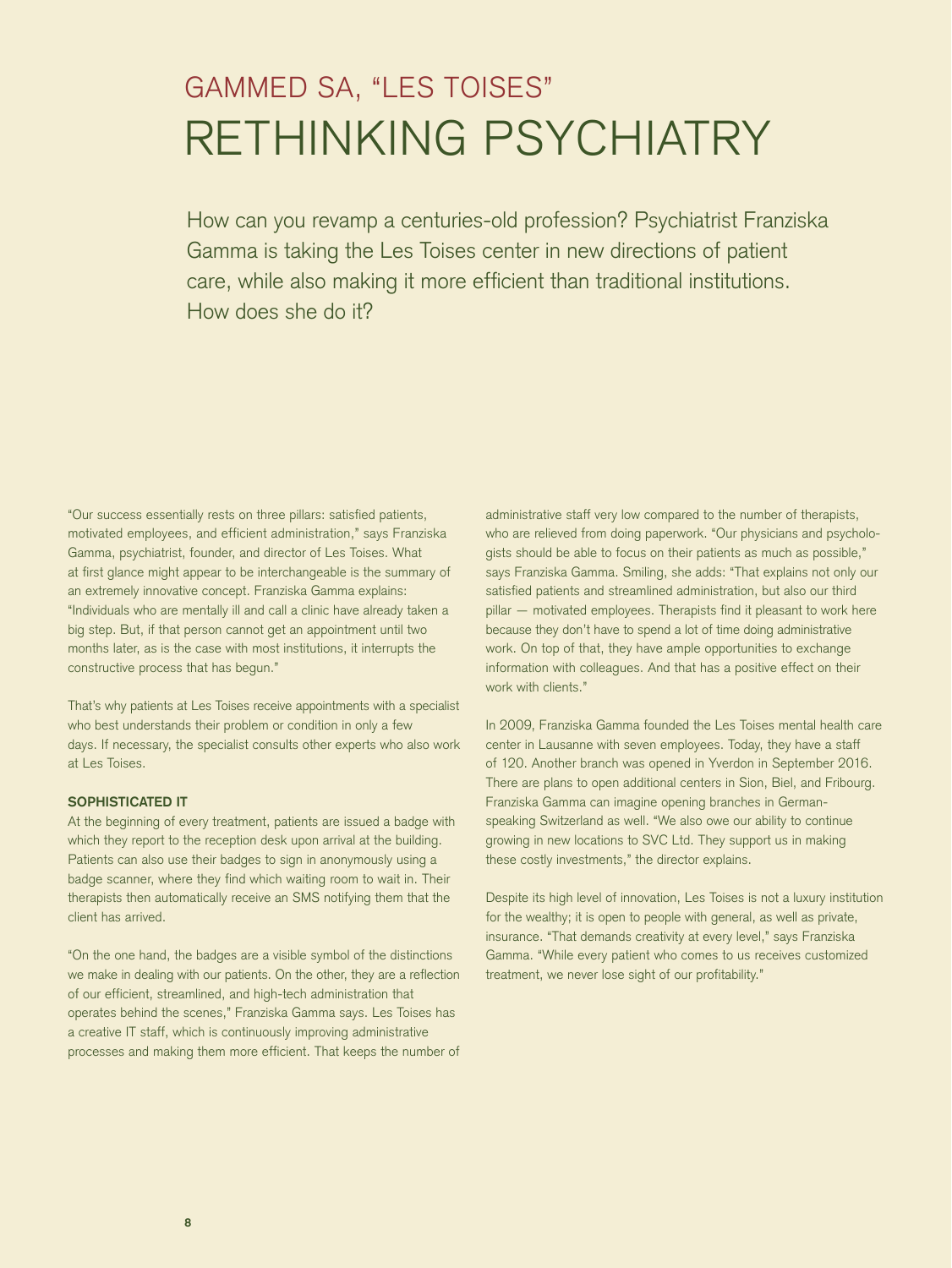"EVERY PATIENT WHO COMES TO US RECEIVES AN APPOINTMENT WITH A SPECIALIST FOR THEIR INITIAL CONSULTATION WITHIN A FEW DAYS." Franziska Gamma

**9**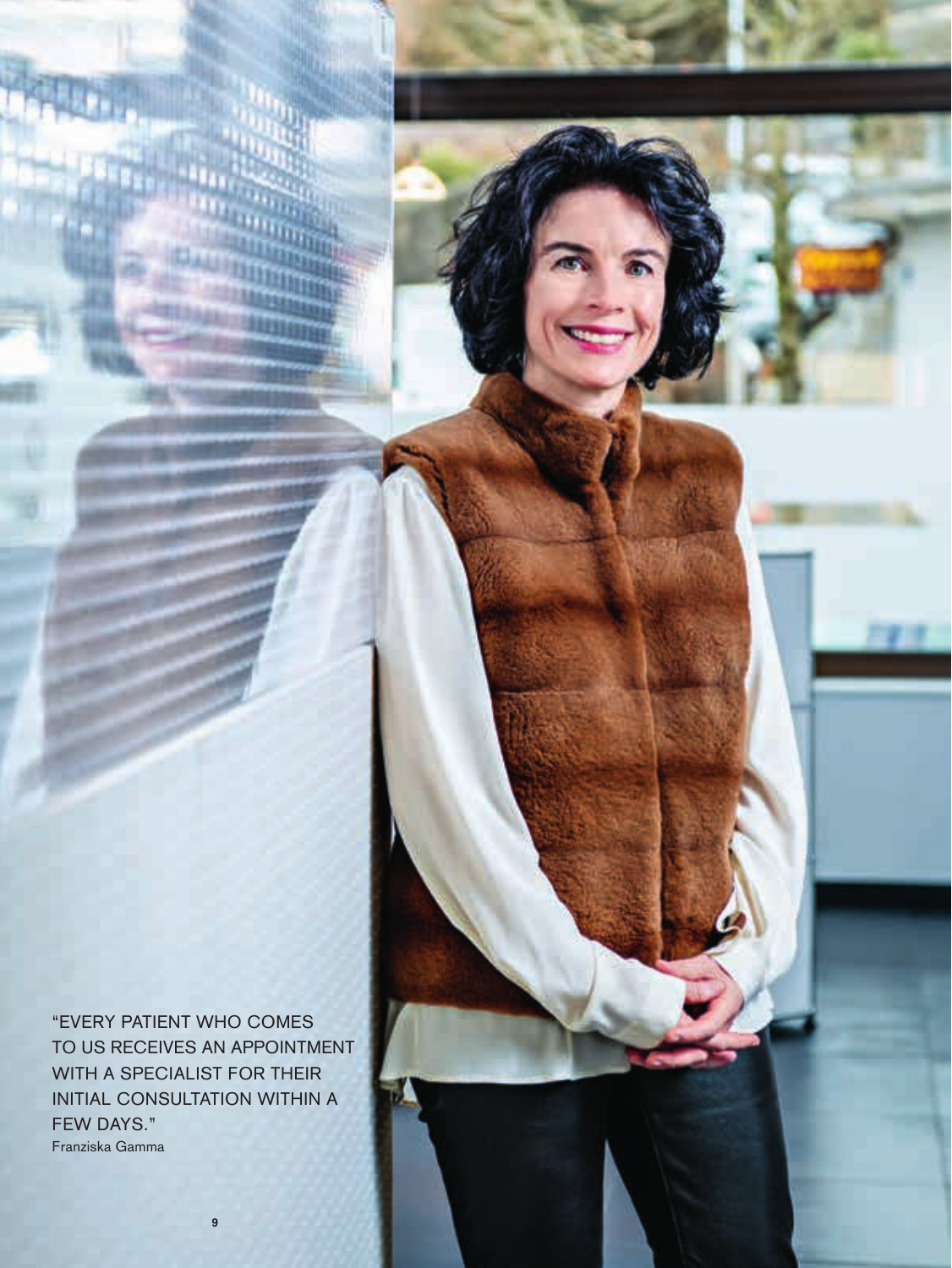## FLUID TIME, MICRO PRECISION, AND BEAUTIFUL SCARS

Watches, pharmaceuticals, and all things high-tech are traditional strengths of the Swiss industrial sector that have yet to be fully exploited. These three innovative companies in the SVC Ltd. portfolio are enjoying success by reinventing tradition.



Photo: Robert Aebli

#### **HYT SA INNOVATIVE TRADITION**

HYT SA (Hydromechanical Watches), a start-up launched in Neuchâtel in 2012, proves that you can still make a unique timepiece in the land of watches that is Switzerland. Handelszeitung's description of the new company is accurate yet frank: "HYT SA is one of the edgiest watch brands in the luxury segment." Instead of relying on hands or numbers, the time is shown by means of an intricate process that uses colored liquids. The same year that the company was founded, its H1 model won the award for the most innovative watch of the year. In early 2016, the Chairman of Nestlé's Board of Directors, Peter Brabeck, became a prominent investor in HYT SA and its affiliate/ supplier Preciflex. Today, the company founded by Patrick Berdoz, Emmanuel Savioz, and Lucien Vouillamoz offers four product lines that are a cut above the rest, thanks to a unique blend of traditional watchmaking artistry, nanotechnology, and modern design. By the way, the watches sell for roughly CHF 90,000 francs each. Custom orders can cost many times more than that. "SVC Ltd. also invests in select start-ups: When we discovered HYT SA, the company was still in its infancy; today, their watches are sold around the world."

You can find more success stories at svc-risikokapital.ch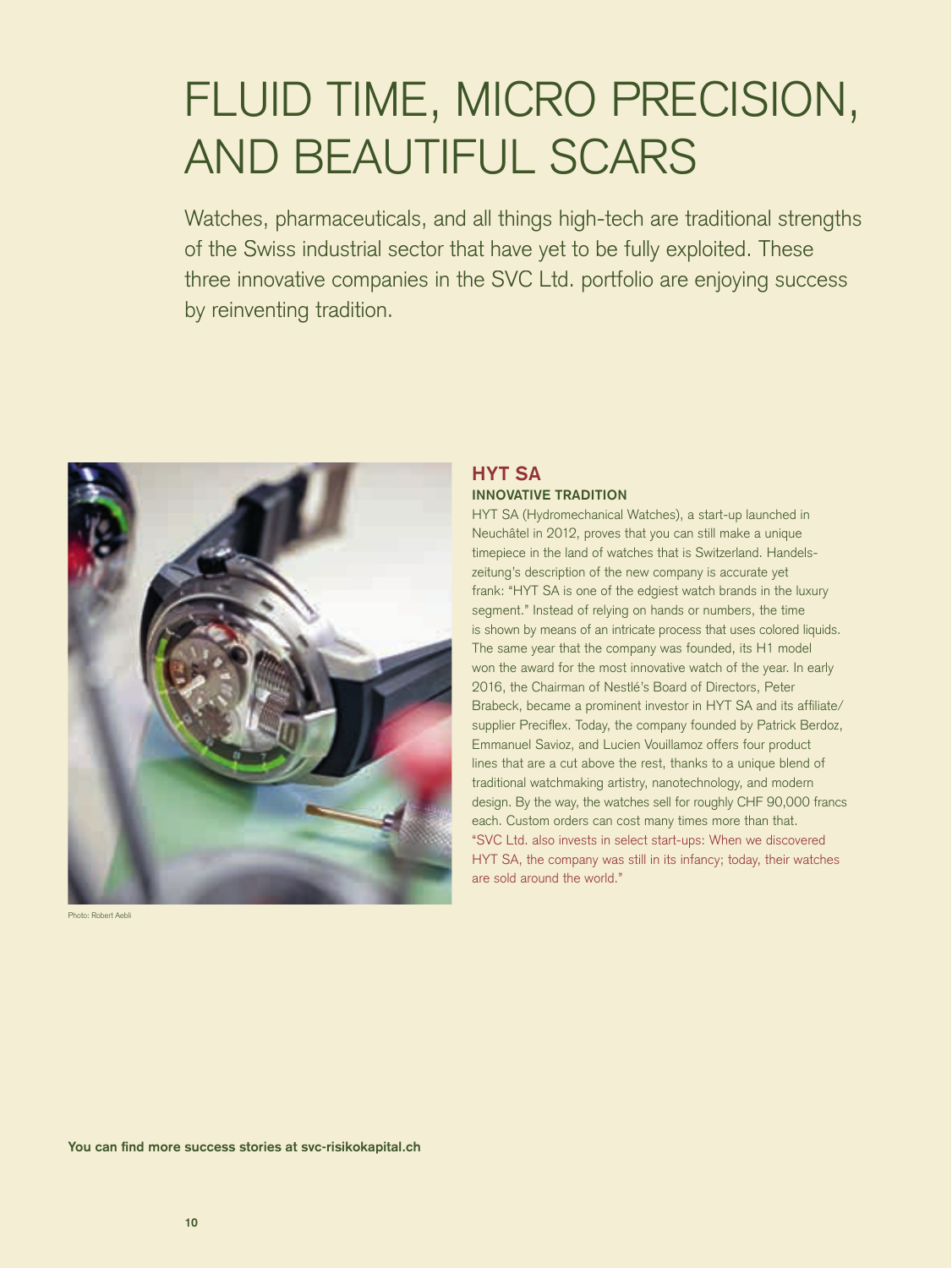

Foto: Marion Nitsch



Photo: Robert Aebli

#### **BANDI SA ACCURATE AND FLEXIBLE**

This SME headquartered in Delémont (Jura) was founded in 1970 as a supplier for the watch industry, and it literally had to buff out the scratches when it came to polishing cases. In 2005, Yves Bandi took over responsibility for the factory with about 50 employees from his father, Jean-Jacques. He sold his majority stake in 2015, but remained in charge as Chairman of the Board of Directors. SVC Ltd. helped with the financing. Bandi SA provides high-precision components for the manufacture of luxury watches. Today, parts measuring 0.4–16 mm in diameter can be manufactured on 130 CNC machines – from the smallest gears to band links. In addition to precision, the company excels at flexibility: With modern control electronics, its machinery can be quickly adapted to meet the needs of clients and if required, can manufacture something different every day.

"Bandi is the perfect example of how SVC Ltd. can assist with succes sion management and how jobs can be retained in Switzerland."

#### **STRATPHARMA AG NEW PRODUCTS, NONSTOP**

Two major pharmaceutical companies based in Basel are among the companies that spend the most on research and development in the world: Roche and Novartis. Not far behind is Stratpharma AG, an innovative dermatology company with registered offices close to the Basel railway station. Stratpharma AG's products are all based on the same raw material: silicone. Its oldest product is Strataderm, a gel for the treatment of scars that is approved for sale in over 40 coun tries. Sales tripled in 2016, and similar growth is anticipated for 2017. The company's long-term goal is to launch two products per year and to expand the five existing products into additional geographic markets around the globe.

"We picked up Stratpharma AG in 2011, when the company had sales in the low six-figure range. Today, its sales are in the eight-figure range. The risk capital provided by SVC Ltd. was pivotal for the rapid and successful expansion it underwent during its first few years."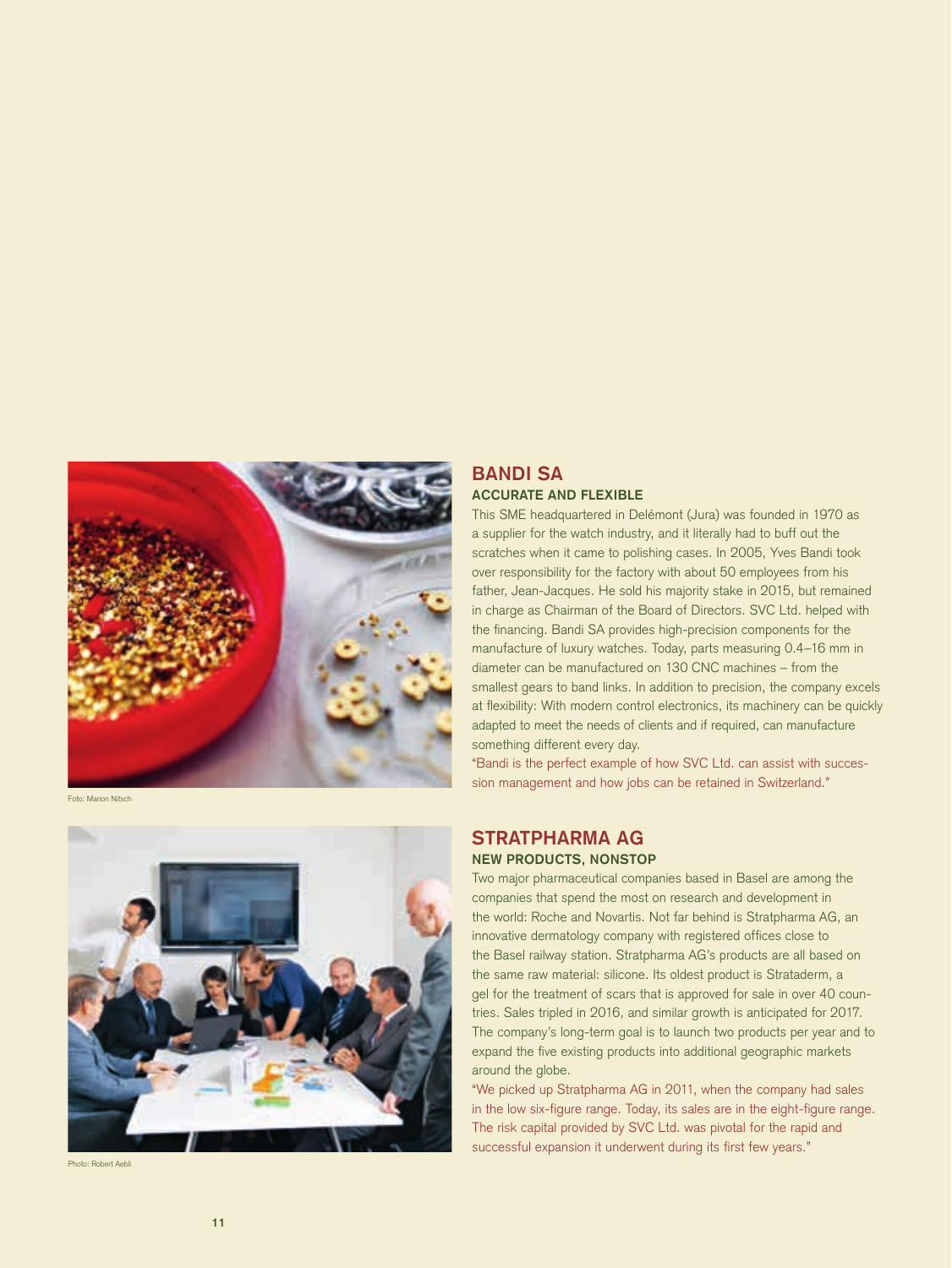# SVC – Ltd. for Risk Ca

In collaboration with

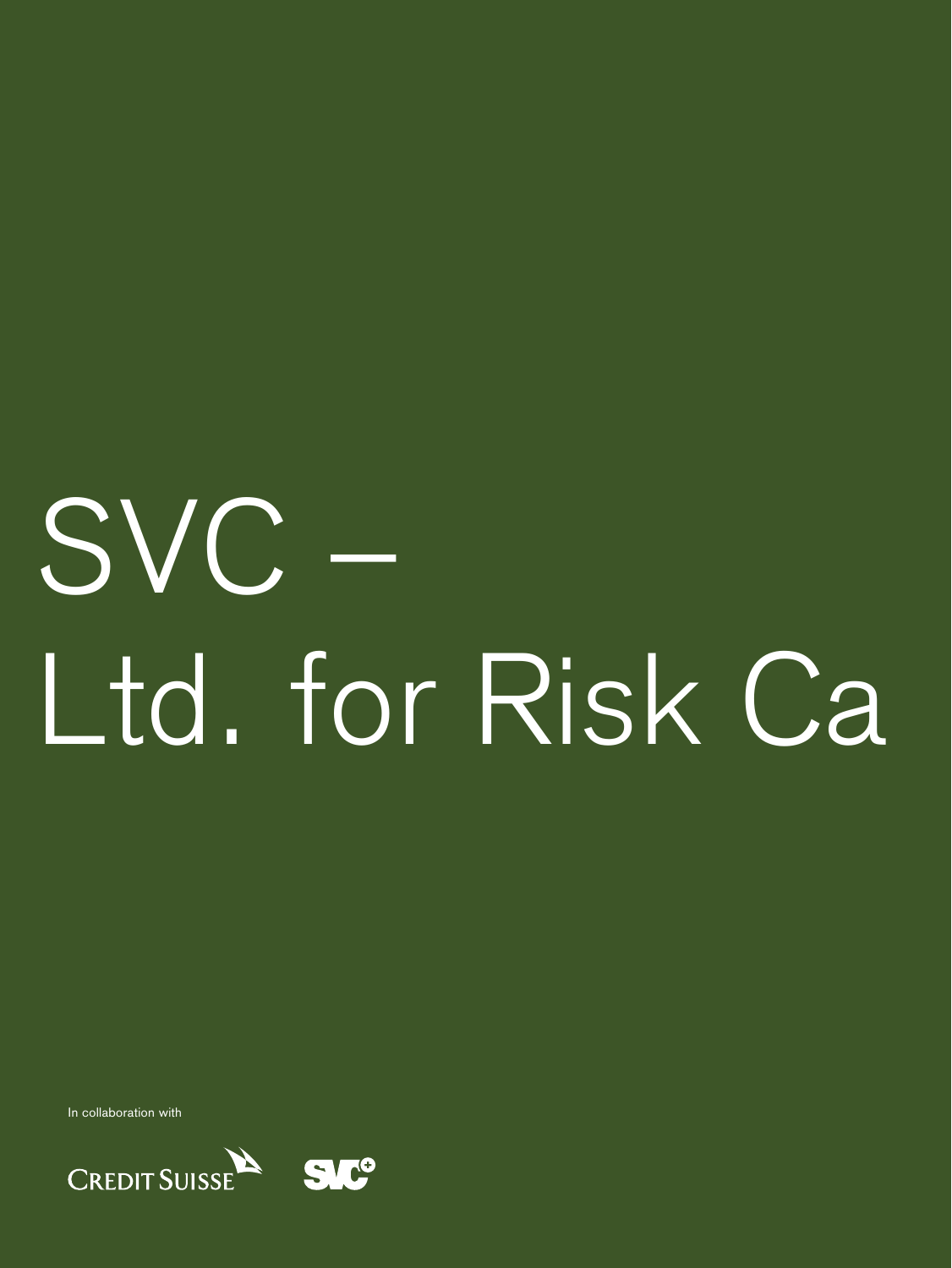## pital for SMEs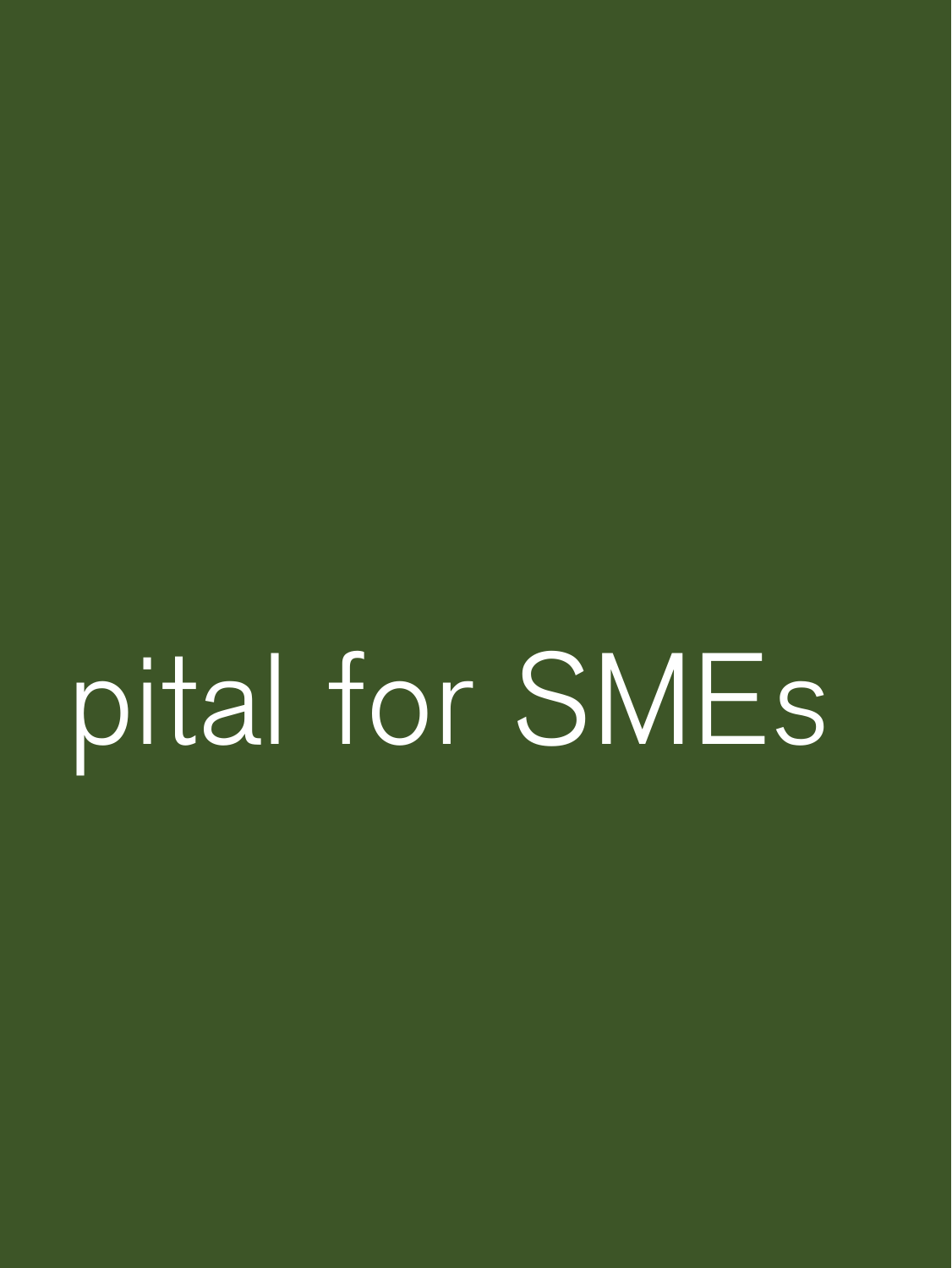## WHAT WE DO

SVC – Ltd. for Risk Capital for SMEs invests in innovative SMEs with growth potential. It therefore plays an important part in ensuring that Switzerland remains one of the world's leading industrial nations.

#### **SWITZERLAND AS A CENTER FOR BUSINESS AND EMPLOYMENT**

SVC Ltd. provides small and medium-sized enterprises and young entrepreneurs with up to a total of 100 million Swiss francs in venture capital. The beneficiaries thereof are innovative companies in different stages of their life cycle from around the country. The focus is on strengthening Switzerland's position as a center for business and employment, and as a pillar of Swiss prosperity.

**GLOBAL TOP 10**

#### **SMES – POWERING THE ECONOMY**

Small and medium-sized enterprises (SMEs) with up to 250 employees account for 99 percent of all businesses in Switzerland and provide around two-thirds of all jobs. Like major international corporations, Swiss SMEs are characterized by a high capacity for innovation and exemplary entrepreneurial spirit. As the backbone and engine of the economy, they have for many years played a significant role in ensuring that Switzerland features at the top of the Global Competitiveness Report issued by the World Economic Forum. As a result, SMEs are generally held in high esteem.

#### **SUSTAINABLE INVESTMENTS**

SVC Ltd. aims to strengthen Switzerland's position as a center for business and employment by providing support to SMEs in key stages of development in a quick and straightforward manner. In doing so, it also seeks to make a significant improvement to the employment situation in Switzerland. In terms of its investments, SVC Ltd.'s main focus is sustainable impact. This also applies to SVC Ltd. itself. Because it operates on a not-for-profit basis but works in accordance with the respective industry standards, it can immediately re-introduce profits into the investment cycle and thus once again make these financial resources available to Swiss SMEs.



Cornell University, INSEAD, and WIPO (2016): The Global Innovation Index 2016: Winning with Global Innovation, Ithaca, Fontainebleau, Geneva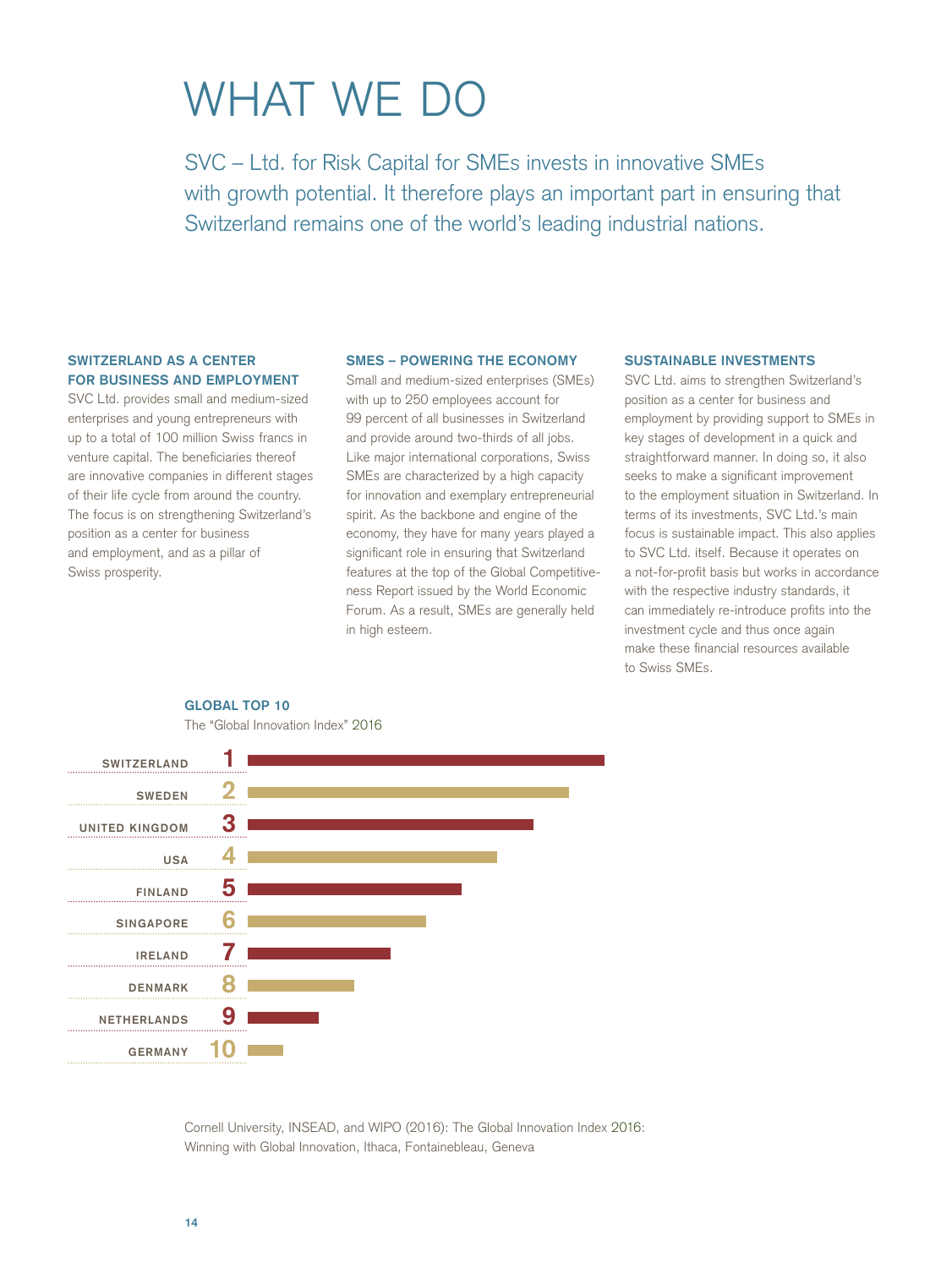## WHO WE ARE

SVC Ltd. reinvests all profits, acts independently, and is characterized by strong partners.

#### **COMPANY**

SVC Ltd. was founded in collaboration with the Swiss Venture Club as a wholly owned subsidiary of Credit Suisse in May 2010. Its stated objective is to create new jobs or secure existing ones and thus strengthen Switzerland's position as a center for business and employment.

#### **ORGANIZATION & GOVERNANCE**

Helvetica Capital AG has been responsible for investment portfolio management on behalf of SVC Ltd. since September 2015. The company is managed at the strategic level by a broadly based Board of Directors that is supported by an operations team. Investment decisions are made by an independent Investment Committee.





### **HELVETICAPITAL**

#### **PARTNER**

**Credit Suisse** has been the bank for entrepreneurs since its foundation in 1856. One in three companies in Switzerland is currently a client of Credit Suisse; the majority of these are SMEs. With a view to the needs of corporate clients, the bank has developed a whole series of company-specific products; what's more, SMEs can benefit from the bank's worldwide network. SVC Ltd.'s venture capital offering perfectly complements the bank's existing range of services.

For 16 years, the **Swiss Venture Club** has single-mindedly pursued its mission to encourage and connect entrepreneurs. As an independent organization with over 2,700 members, it sees itself as a platform for dialogue between entrepreneurs and

#### **OUR PARTNERS COUR PARTNERS**

#### **BOARD OF DIRECTORS:**

Didier Denat, Chairman of the Board of Directors (Credit Suisse) , office takeover 1st half of 2017 André Helfenstein, previous Chairman of the Board of Directors (Credit Suisse) Michel Ruffieux, Deputy Chairman (Credit Suisse), Adrian Trachsel (Credit Suisse), Dr. Beat Brechbühl (Managing Partner at Kellerhals Carrard, Co-Founder/Secretary of Swiss Venture Club)

#### **OPERATIONS TEAM:**

Frank Naumann, CEO (Credit Suisse), Christian P. Weber (Credit Suisse)

#### **INVESTMENT COMMITTEE:**

Andreas Koopmann, Chairman (Chairman of the Board of Directors of Georg Fischer AG, board memberships: Nestlé, Credit Suisse) Brigitte Breisacher (owner and CEO, Alpnach Norm Holding AG) Richard Fritschi (various board memberships at companies in the medical technology and industry sectors) Heinz Herren (Head of IT, Network and Infrastructure, Member of the Executive Board of Swisscom) Thomas W. Jung (entrepreneur) Toni Neuhaus (Credit Suisse)

Private investments by IC members in affiliated companies of SVC Ltd. are generally possible, provided there has been prior approval by the Board of Directors (or the Chairman of the Board of Directors).  $\rightarrow$  Further information on these individuals can be found at svc-risikokapital.ch

has created fertile ground for successful entrepreneurial ideas and business opportunities. Through its partnership with SVC Ltd., it is able to identify alternative financing solutions for SMEs, while SVC Ltd. in turn benefits from its extensive network.

**Helvetica Capital AG** was founded in August 2015. It is an autonomous company, and fully independent of SVC Ltd. One of its key responsibilities is to manage and continuously develop SVC Ltd.'s portfolio. In keeping with its guiding principle of promoting Swiss entrepreneurship over the long term, the company has also established the Swiss Entrepreneur Investors Platform. The new platform aims to bring together the best entrepreneurs with the best Swiss SMEs, thus ensuring active and sustainable development for these SMEs.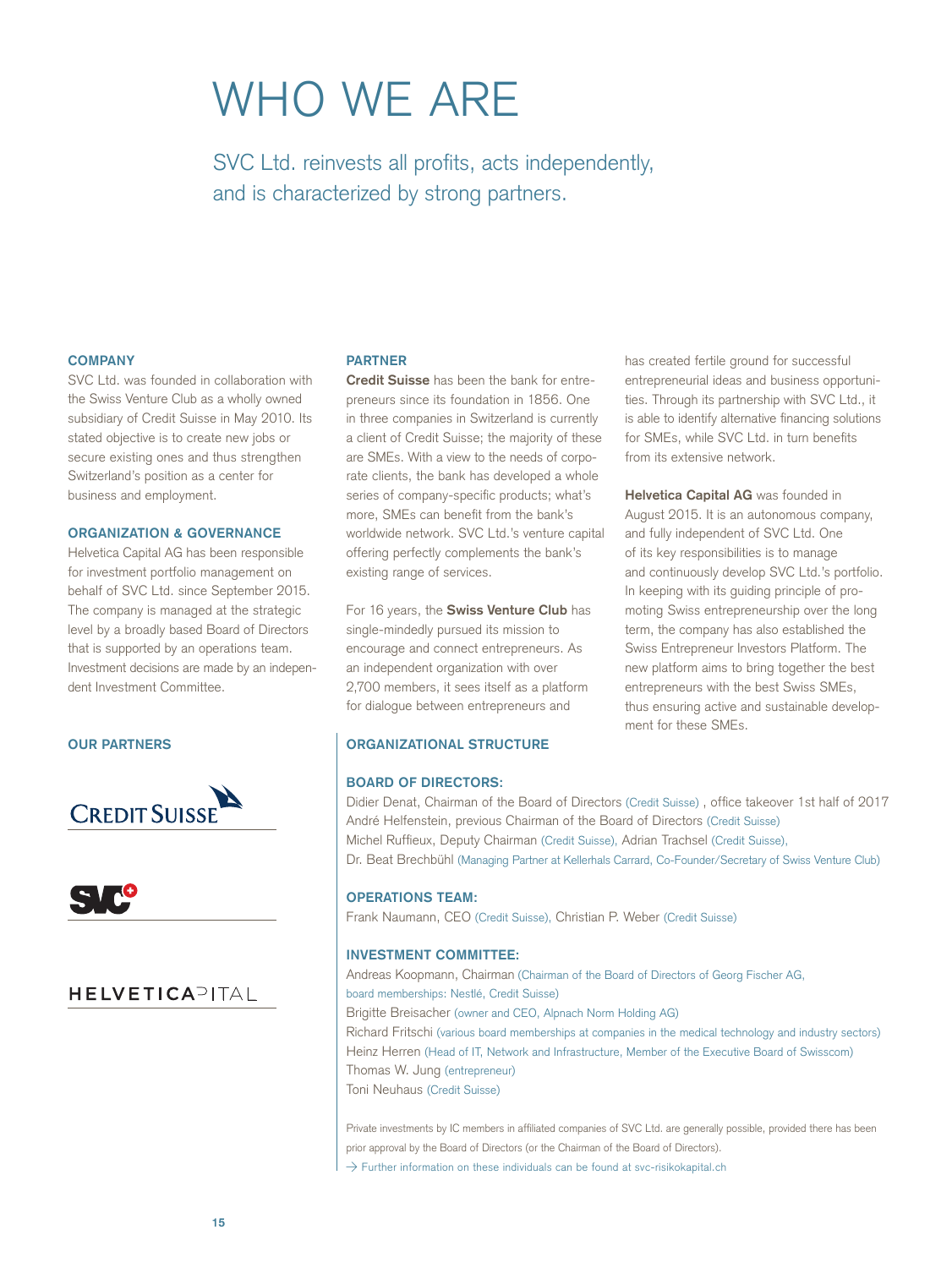## OUR INVESTMENTS

**01 Asic Robotics AG** is a leading high-tech company in the field of special mechanical engineering and industrial robotics.

**02** Established in 1979, **Atlantic Forwarding Group AG** focuses on global shipping by sea and air for goods of all types, primarily to and from Asia.

**03 Bandi SA** produces complex components for the upper segment of the watch industry in a highly automated environment.

**04 CES Creative Electronic Systems SA** is one of the world's leading suppliers of IT and video solutions to the aeronautical industry.

**05** LocalPoint, operated by **Consenda AG,** a company based in Gstaad, provides local newspapers with an attractive way to distribute news content in digital form.

**06 Gammed SA** operates the Les Toises psychiatry and psychotherapy center, which provides high-quality, specialized outpatient treatment to children, adolescents, and adults with mental disorders.

**07 HeiQ Materials AG,** winner of the Swiss Innovation Award 2010, researches, develops, and produces sustainable textile effects for textile and medical applications.

**10 11**

**<sup>13</sup> <sup>06</sup>**

**15**

**04**

**08 HighStep Systems AG** offers its clients an innovative, very safe, and ergonomic climbing system and the first portable, mobile lift for access to high buildings and work areas for all types of structures.

**09 HYT SA's** hydro-mechanical watches are a dream come true: Precision engineering and liquid are combined to make this wristwatch.

**10 Omnisens SA** manufactures measurement, control, and navigation instruments for highly sensitive areas such as oil pipelines and power transmission cables.

**01**

**21**

**16**

**18**

**03**

**05**

**19**

**14**

**09**

**12**

**20**

**11 Poken SA** offers digital business card and storage card solutions to facilitate the sharing of contact information, network profiles, and company documents.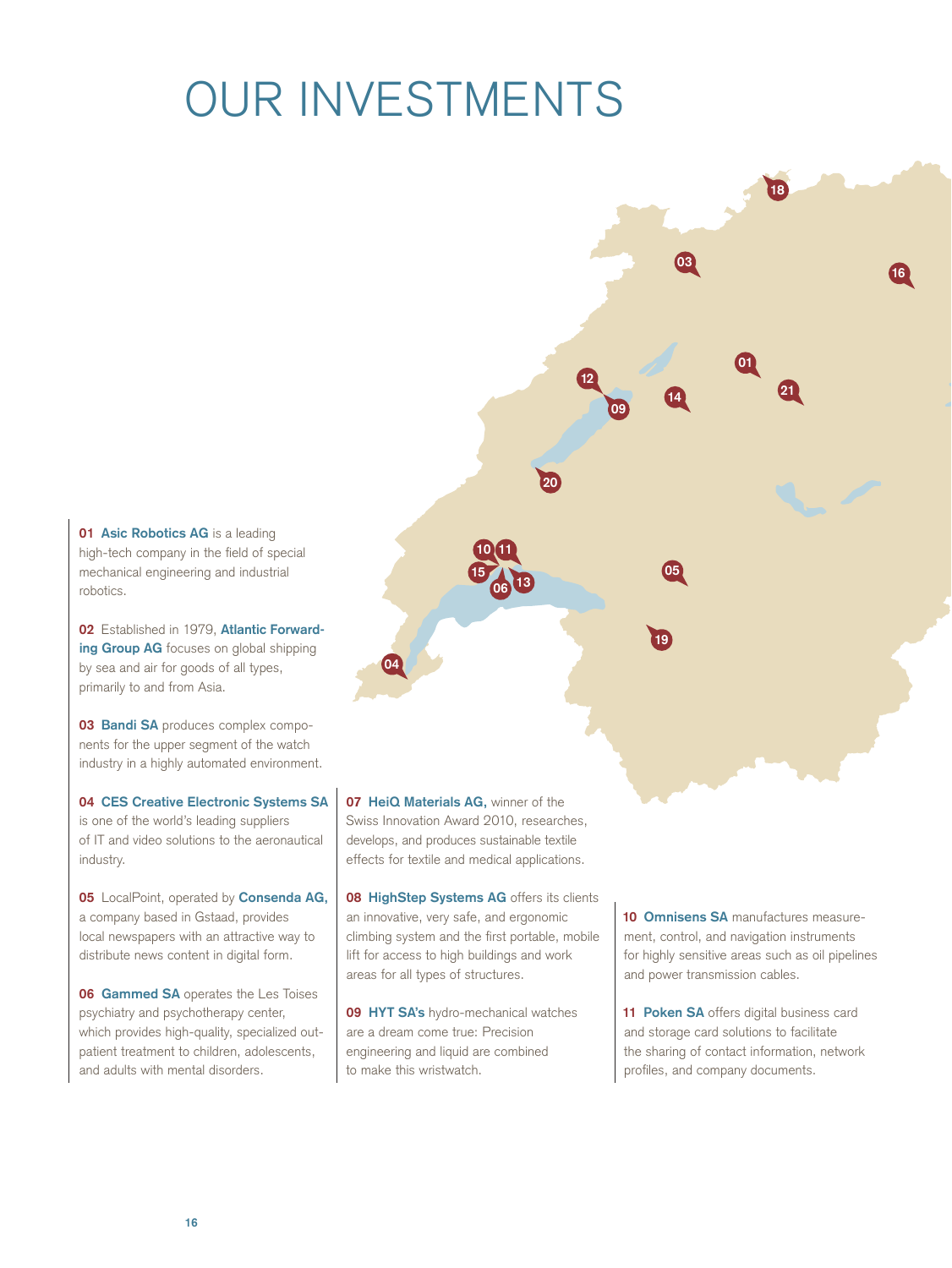

**12 Preciflex SA** develops and markets applications based on a patented technology that can control the flow of liquids with the utmost accuracy.

**13** With the world's first and only copy-proof QR code, **ScanTrust SA** protects brands and consumers from counterfeiting, and even allows individually packaged goods to be tracked along the supply chain.

14 Using the enormous power of artificial lightning, **Selfrag AG** breaks down rocks, concrete, electronic waste, glass, and other materials used in recycling and silicon processing without any ensuing contamination.

**15 Silentsoft SA** is the leading European provider of telemetry-based solutions for energy optimization in large buildings and bulk inventory monitoring.

**16 Solique AG** is a leading provider of high-tech multiposting applications for recruiters, property managers, agencies, and publishing companies.

**17 Sonic Emotion AG** focuses on the development of 3-D sound technologies that significantly enlarge the listening area to provide a true surround sound experience.

**18 Stratpharma AG** specializes in the development, licensing and global marketing of innovative silicon-based pharmaceutical products.

**19 SwissWinds Development GmbH** designs and constructs wind energy plants in alpine regions.

**20 Symbios Orthopédie SA** is a world leader in the field of custom-made knee implants and thus a key player in the European market for hip and knee prostheses.

**21 Temmentec AG** is a leading Swiss manufacturer of personal care products. The company applies the latest technologies and expertise.

**22 WeiTec AG** is specialized in tool manufacturing for leading European automotive industry OEMs using an innovative, cross-border business model.

**23 xtendx AG's** Simplex Media Suite helps companies edit multimedia content in a simple, cost-effective manner and makes it accessible.

Currently, 23 of the total 39 investments made are actively managed in the portfolio.

#### **PUBLISHING DETAILS**

**Published by:** SVC Ltd. – for Risk Capital for SMEs and Credit Suisse AG, project lead Christian P. Weber and Matthias Friedli **Concept and design:** tbd. AG **Realization and production:** n c ag **Printing:** gdz AG **Website:** svc-risikokapital.ch **Copy:** Ammann, Brunner & Krobath AG and Mariska Beirne **Photos on cover, p. 7 and p. 9:** Marion Nitsch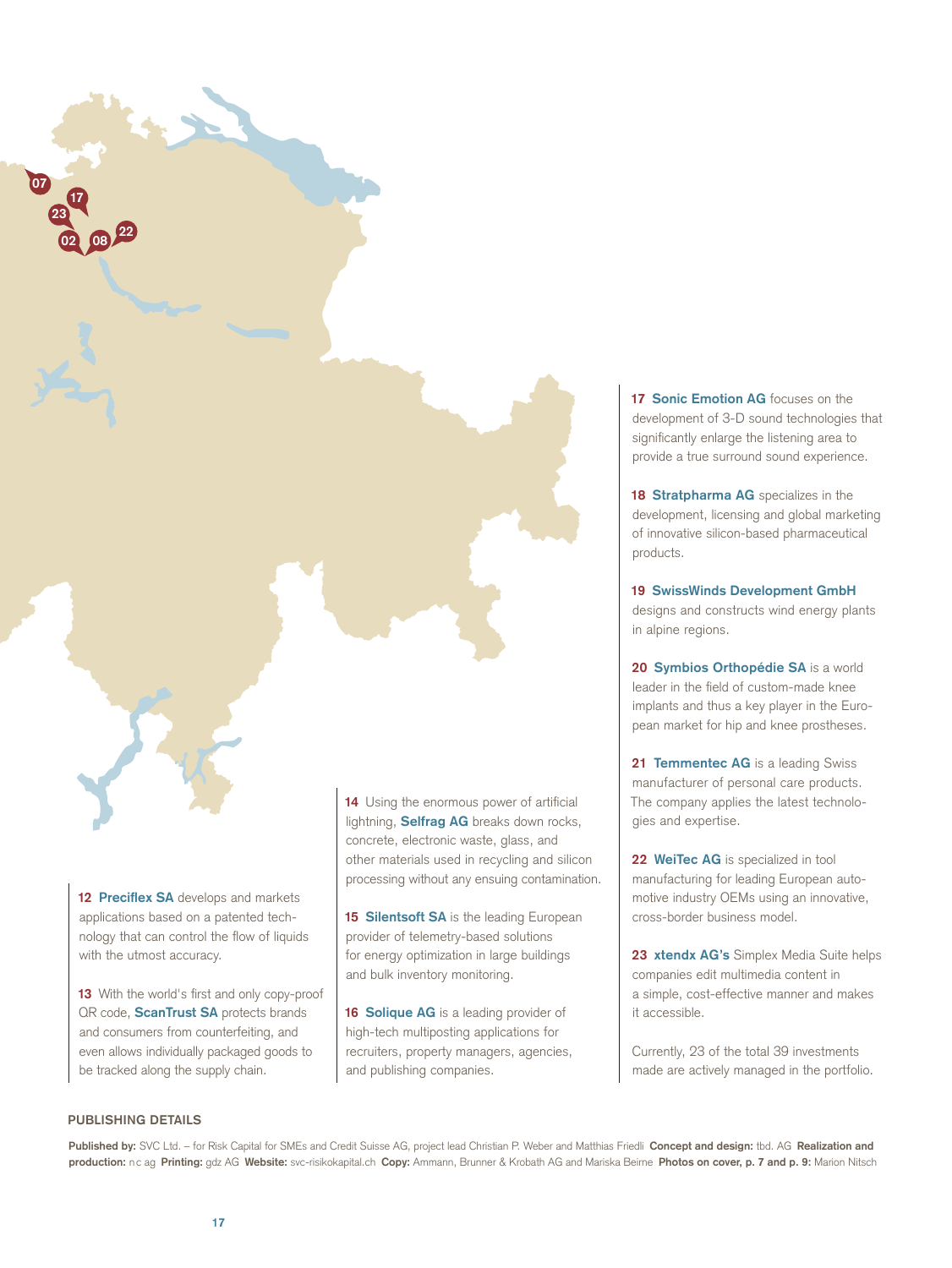## HOW WE INVEST

SVC Ltd. invests venture capital with an investment horizon of four to seven years.



Venture capital financing generally comes in two forms:

#### **Equity**

- Investment for four to seven years
- Maximum equity stake of 49 percent
- No controlling interest through board membership (Board of Directors or Executive Board)

#### **Loans with profit participation**

- Unsecured loans/advances with equity characteristics to strengthen the SME's funding structure
- Loans at favorable terms with profit participation on a partnership basis
- Flexible financing solutions that contribute to successful project implementation

The Investment Committee, which is fully independent in its decision-making, is a guarantor for the success of SVC Ltd. This body also has comprehensive entrepreneurial expertise, helping it to gauge the sustainable market opportunities of the applicant's products and services.

The investment guidelines of SVC Ltd. are deliberately kept broad. They allow for investment across all sectors and regions of Switzerland, as long as they serve the defined objective. The level of investment ranges from 250,000 to five million Swiss francs. Majority interests are precluded.

Although all Swiss SMEs can benefit from financing, the focus is primarily on three groups:

- Established companies receive venture capital for investments in growth or expansion. Particular emphasis is placed on assisting with medium-term financing for machinery and equipment, expanding the range of products and services, or expansion into new markets. Support can also be provided for acquisitions, equity holdings, or joint ventures, as well as on issues relating to corporate succession (management buy-outs, management buy-ins, sale to investors).
- Small businesses of significant regional importance benefit in order to secure their locally based jobs.
- Once they have reached market acceptance, young entrepreneurs/start-ups with innovative ideas receive support in the form of specialist expertise and venture capital for the implementation of their business plans.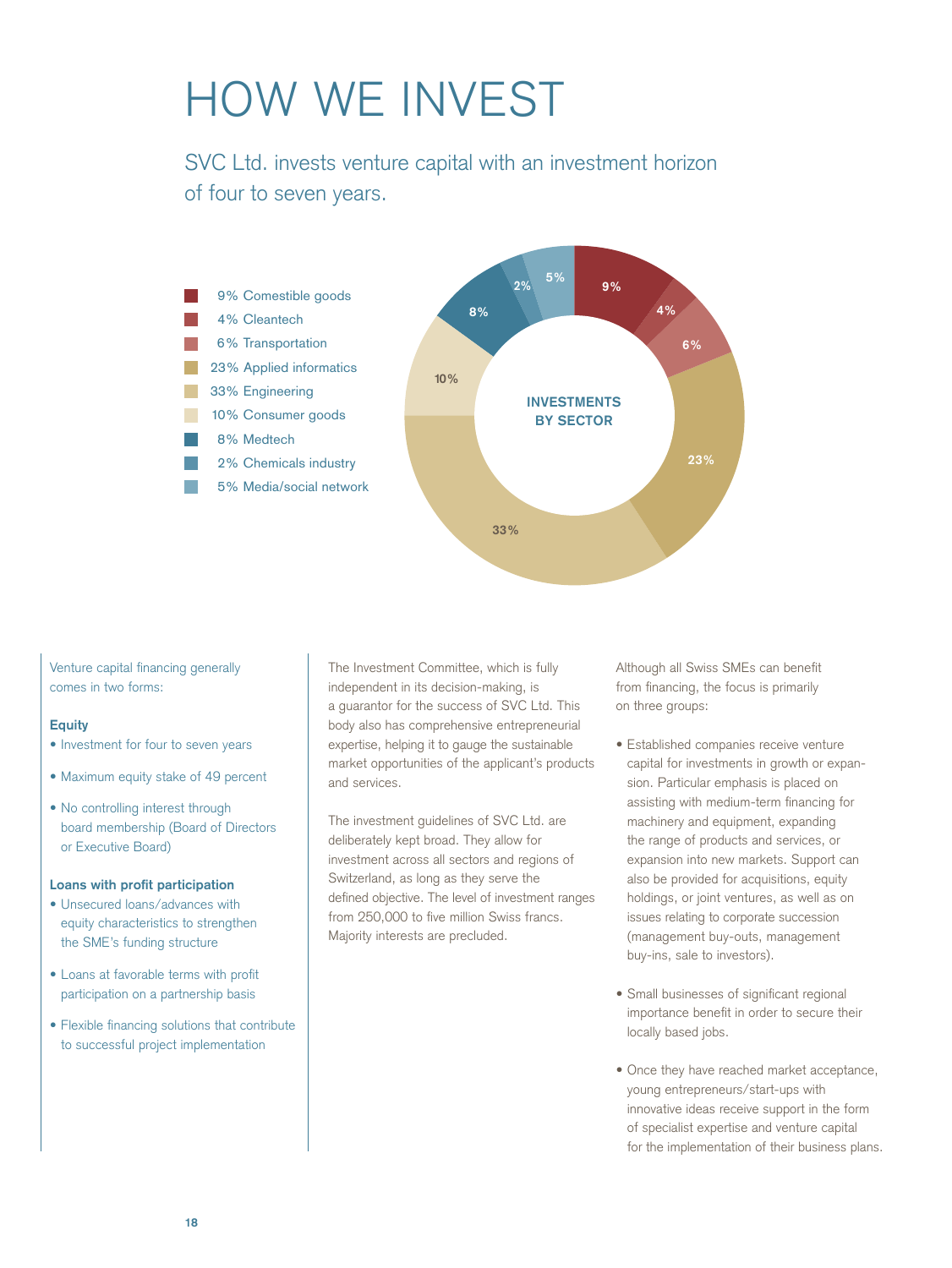## YOUR APPLICATION

If you meet all the criteria, we look forward to receiving your application for venture capital.

In order to submit an application, you must meet a comprehensive list of criteria and present both a business and financial plan. See svc-risikokapital.ch for more information.

#### **THE CRITERIA:**

- Business operates primarily in Switzerland
- Promising and forward-looking projects that promote Switzerland's competitiveness
- Innovative, well-thought-out business idea
- Sustainable job creation or preservation of jobs in Switzerland for foreseeable future
- Successful realization within maximum four to seven years
- Evidence of market acceptance in terms of actual revenues (not just product ideas)
- Promotion of organic and non-organic growth
- No elimination of legacy issues (restructuring)
- AG or GmbH (with at least CHF 100,000 paid in)

Business and financial plans will be reviewed by Helvetica, an external investment advisor.

#### **NEXT STEPS TO APPLYING FOR CAPITAL**

#### **STEP 1: Interview**

Once the business and financial plans have been reviewed, the applicant will be invited to an interview. To prepare for this, please go to svc-risikokapital.ch, where you will find a form listing some FAQs and the documents you will be required to provide.

#### **STEP 2: Decision by the Investment Committee**

A highly qualified, impartial panel of experts from SVC Ltd. (the Investment Committee) decides whether to allocate the venture capital.

#### **STEP 3: Due diligence**

In the event of approval by the Investment Committee, due diligence will be performed by an external, independent firm.

#### **STEP 4: Contract negotiations**

Should this outcome also be positive, it is followed by specific negotiations between the applicant and Helvetica, acting on behalf of SVC Ltd. Afterwards, the contract is signed by the persons responsible at SVC Ltd.

#### **STEP 5: Payment of capital**

The venture capital is paid out once the contract has been signed.